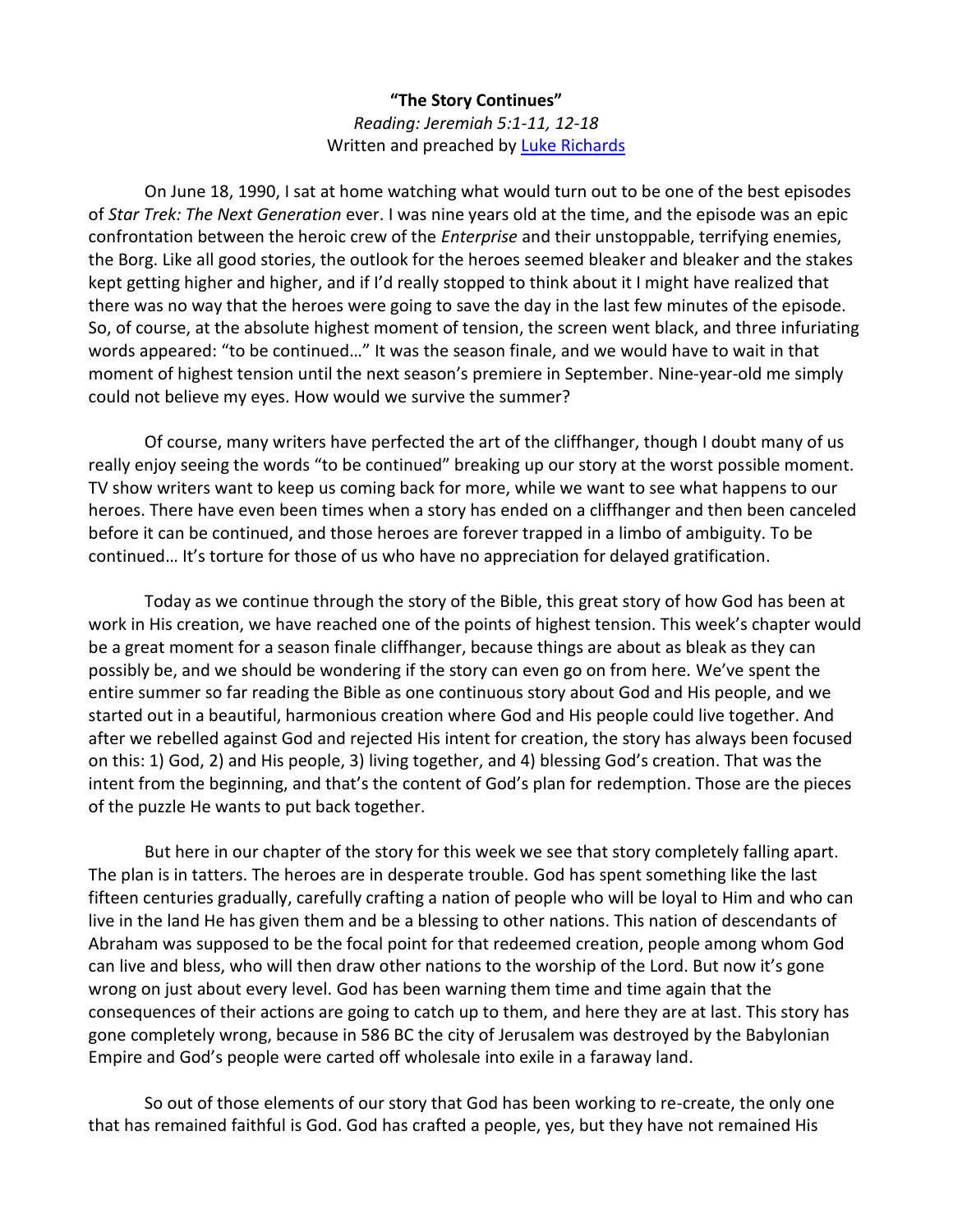people, as the prophet Jeremiah and others make very clear. They have worshipped all sorts of other gods, which Jeremiah compares to adultery since they were pledged to have an exclusive relationship of love and worship with the Lord alone. They have not been His people. They have not been a blessing to God's creation; in fact, rather than being an influence for good they have been led astray by the other nations around them. And now, with the attacks of the Babylonians, the land God gave them has been conquered, their capital city has been annihilated, their kings and leaders have been killed or humiliated and removed from power, and worst of all, the temple of the Lord has been destroyed and the people have been removed from the land. They are no longer living together with God in the land. Surely now the story is over, and God has to start again. This was a long, painstaking, painful, false start in God's plan.

And then the screen goes black, and those three words pop up: "to be continued…" Amazingly enough, the story continues. These prophets who have been speaking for God share an incredible message, that the story continues. Even in the midst of the rubble and smoke and death of the Promised Land, the prophets promise that God is not yet done. The pieces of the puzzle have been scattered, and the chapters of the story would seem to have been shredded and burned, and yet the story continues. Even now, God is not giving up. Even now, God still has a plan.

The message that the story continues has been the content of God's messages from the beginning, really. There were those among God's people who were determined to go their own way, as people have always wanted to do since the beginning up to the present, and the prophets were called to remind them that they couldn't remove themselves from God's story. The story would continue. There is only one creation, and though it has rebelled against God, God is determined to reclaim it, so if you want to continue living as part of the rebellious creation you are choosing the wrong side of history. It may look like God is absent or dead, and it may look like sin and darkness will win the day, but the story continues. To the people of Israel in their time, the prophets had to continually and harshly remind them that the story was continuing, and God's patience in holding off the consequences of their sins did not mean that the consequences would never come. The story would continue.

The prophet Jeremiah in particular faced off against those who insisted that God's story was on pause. He lived right at that cliffhanger moment, during the years when the Babylonians were systematically destroying the land of God's people. There were apparently a lot of very vocal false prophets in town at the time proclaiming that everything was fine, that God would save them again as He had done in the past, that there would be peace. Don't worry, they said, because we have the temple of the Lord in our city, and surely God will defend His temple, so no matter how bad things look, we're safe as long as it's standing. And what's worse, the king didn't want people to panic, so he supported these false prophets and persecuted Jeremiah when he contradicted them. But Jeremiah said that "they dress the wound of my people as though it were not serious. 'Peace, peace,' they say, but there is no peace." Jeremiah's counsel was to surrender to their enemies, which is practically treason. But the story is continuing, it's going forward, and if you want to survive long enough to see the next chapter, you need to stop resisting God's judgment.

Sometimes we don't want to hear the message that the story continues. Sometimes we want the story to stay where it is. Sometimes the story moving forward means that things will get shaken up too much, that I can't continue in the ignorant bliss I'm in now, that the consequences of my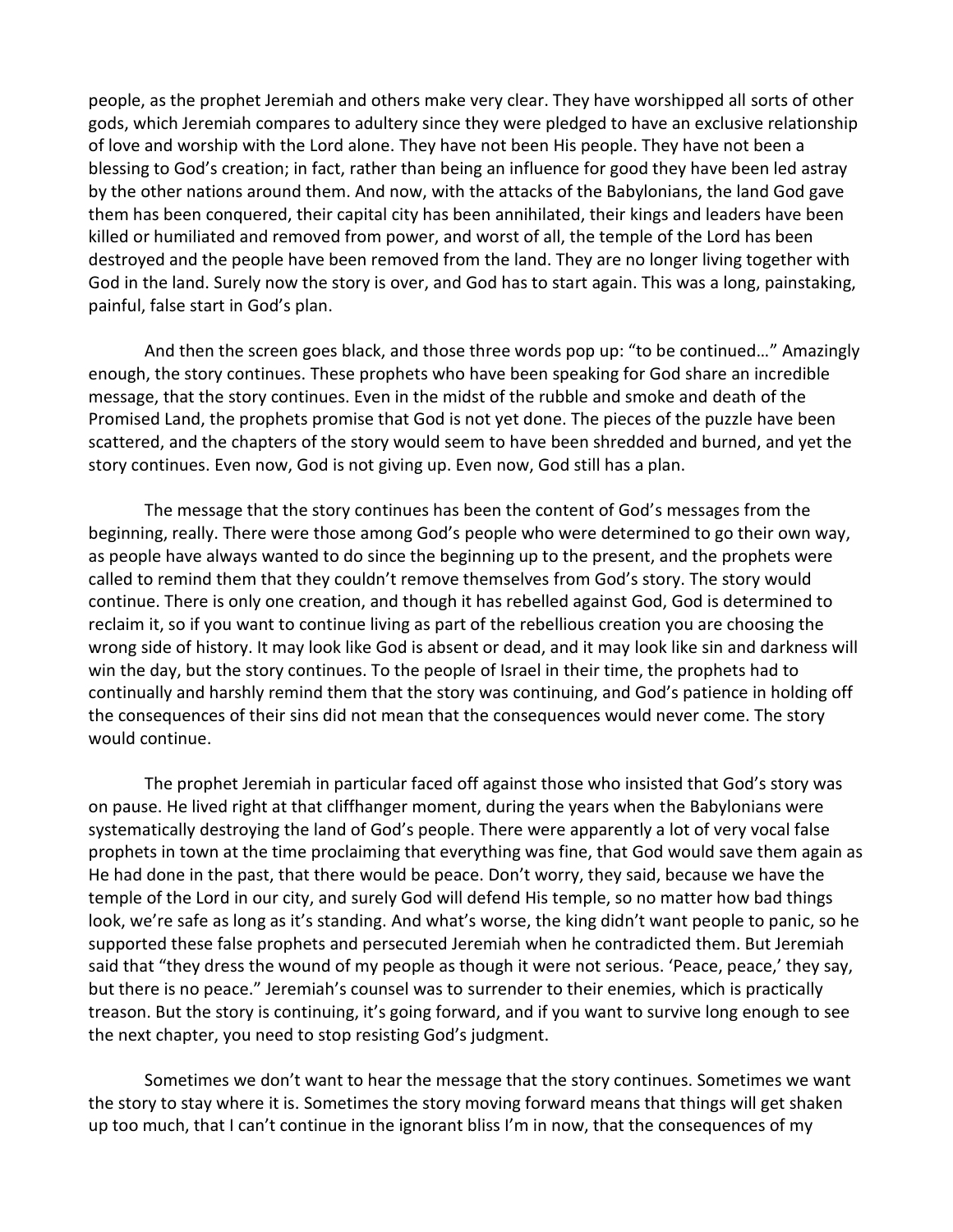choices will catch up to me and the piper will want paid and I can no longer pretend that my actions aren't affecting me and other people. To those who are persisting in their rebellion against God, the message is that the story continues, and the rebels will one day have to meet the triumphant Lord of all creation. The story continues, and there are consequences for our choices, and one day the page will turn and we will find out what they are. The story continues. Some people cry out "Peace, peace!" but Jeremiah says, "'Should I not punish them for this?' declares the Lord, 'Should I not avenge myself on a nation such as this?'" The story continues for those who do not want it to, and we should tremble for them.

But the story also continues for those who cannot believe it. "'Yet even in those days,' declares the Lord, 'I will not destroy you completely.'" The outcome looks bleak; continuing the story seems impossible when so much of what God has worked for is being undone. Can anyone hope to escape such destruction? Is there a chance of redemption when sin and death have triumphed so powerfully? Sometimes we can't see how God could possibly continue His story of redemption. Things are too grim, the consequences are too bad, the reasons to despair are too many. Surely God has washed His hands of us.

But for as harsh as the prophets Ezekiel and Jeremiah can be as they blast the people with messages of wrath, they each also have beautiful, tender messages of hope and trust that the story will continue after the storm. God tells Jeremiah to go and buy a parcel of land as a sign to the people that their exile will not last forever; they will one day be rooted again in their land. God gives Ezekiel a vision of a valley filled with dry bones, the remains of God's people, but as God's breath enters them, they come together and live again. Jeremiah promises that one day, people will not look for religious artifacts to guide them to God, because Jerusalem will be called "The Throne of the Lord," and He will be present with them. The very last words of Ezekiel's prophecy are a promise that He will resettle His people in a city named "The Lord is There." The story continues. God and His people living together and blessing His creation.

The story continued for God's people 2500 years ago, and the story continues for us today as well. Both Ezekiel and Jeremiah foretold a time when God living among His people would be fulfilled by God's own Holy Spirit dwelling within us. The church exists today as a visible sign of the reality that God's story continues, both in the lives of individuals and in creation as a whole. He is still working toward that plan of a redeemed creation, with God and His people living together and blessing the world around them. For those who don't want to hear that the story is continuing, those who are content to remain in their sin, those who hope to get away with their wrongdoing, they need to hear that God is still at work and they are on the wrong side of history. They need to hear that there are consequences to their actions, and their only eternal hope rests in turning to God. And for those who think their story is over, that there is no longer any reason to have hope, they also need to hear that the story continues. God is at work in inexplicable, surprising ways, and He will continue His story. He invites you to be a part of it.

Neither Ezekiel nor Jeremiah could do anything but proclaim the message that God's story will continue. For Jeremiah, God's words became a fire in his mouth. Ezekiel was taken like a captive by God's Spirit to see the visions he must proclaim. And for us as the church today, the message that the story continues is something we, too, must proclaim to a world that doesn't want to hear it and can't